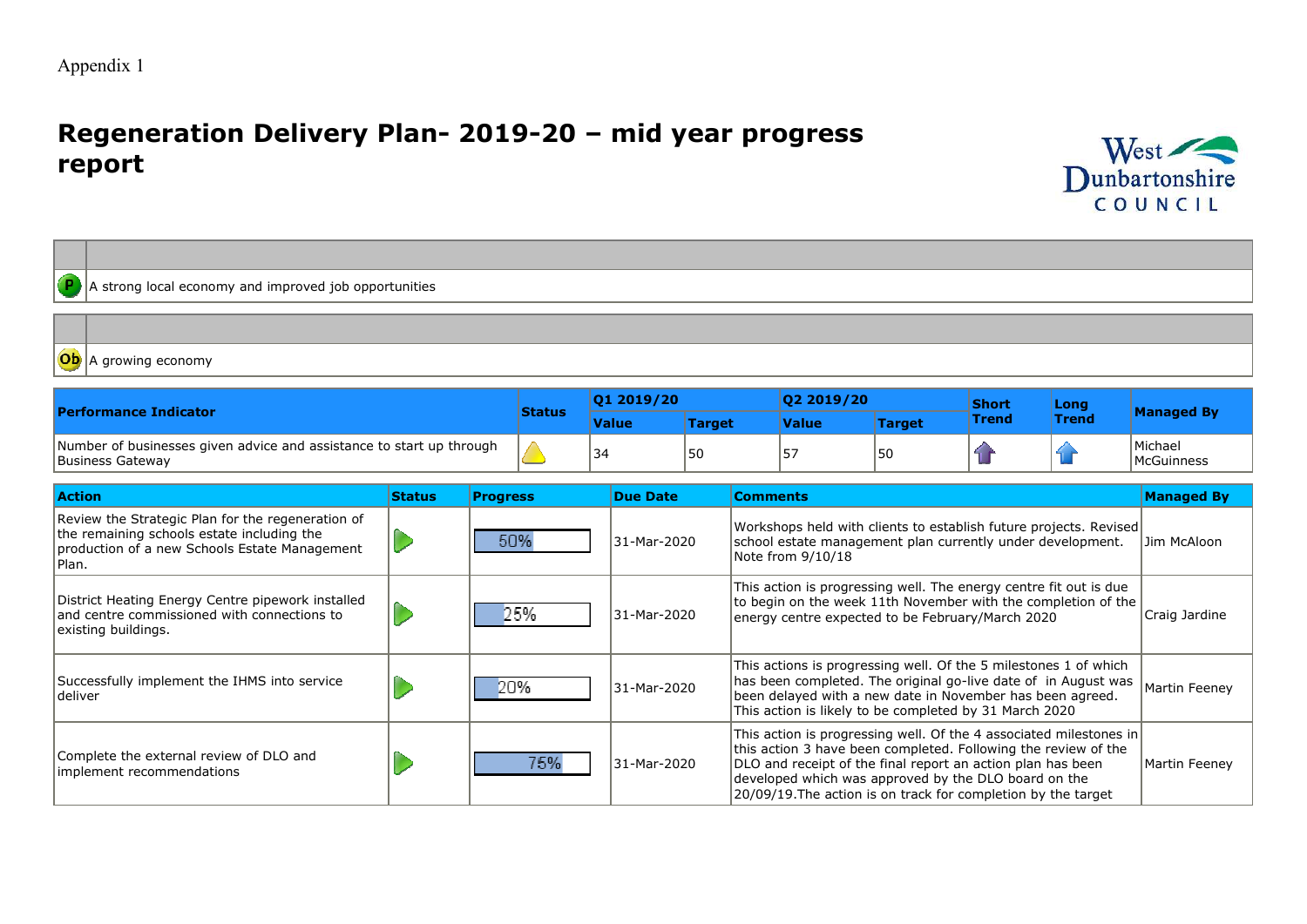| <b>Action</b>                                                                                                                                                                            | <b>Status</b> | Progress | Due Date    | <b>Comments</b>                                                                                                                                                                                                                                  | <b>Managed By</b>           |
|------------------------------------------------------------------------------------------------------------------------------------------------------------------------------------------|---------------|----------|-------------|--------------------------------------------------------------------------------------------------------------------------------------------------------------------------------------------------------------------------------------------------|-----------------------------|
|                                                                                                                                                                                          |               |          |             | Idate.                                                                                                                                                                                                                                           |                             |
| Identify new income / work streams or alternatively  <br>carryout the resizing of the Housing Maintenance<br>Trading Operation to match financial profile.                               |               | 60%      | 31-Mar-2020 | This action is progressing well. Of the 5 associated milestone 3<br>are completed. This action is on track for completion by<br> 31/3/2020.                                                                                                      | Martin Feeney               |
| Deliver final phase of Queens Quay Infrastructure<br>work including Utilities, Basin works, and roads<br>connections across the site and commence sale of<br>plots to housing developers |               | 25%      | 31-Mar-2020 | The £15.62m infrastructure works is now progressing well with<br>Basin works, utilities and Roads infrastructure on schedule.<br>These works were initially delayed to align with the District<br>Heating Energy Centre and associated pipework. | Michael<br><b>McGuiness</b> |

Efficient and effective frontline services that improve the everyday lives of residents

### A committed and skilled workforce

| <b>Action</b>                                                                                                              | Status | <b>Progress</b> | Due Date    | <b>Comments</b>                                                                                                                    | <b>Managed By</b> |
|----------------------------------------------------------------------------------------------------------------------------|--------|-----------------|-------------|------------------------------------------------------------------------------------------------------------------------------------|-------------------|
| Prioritise visibility and communication of manager<br>and leaders and demonstrate appreciation and<br>recognition of teams |        | 50%             | 31-Mar-2020 | This action is progressing as planned. All managers are working $\vert$ Jim McAloon<br>with their teams to implement improvements. |                   |

#### A continuously improving Council delivering best value

| <b>Action</b>                                                                                                                                                        | <b>Status</b> | <b>Progress</b> | Due Date    | <b>Comments</b>                                                                                                                                                                                                                                                                                                                    | <b>Managed By</b> |
|----------------------------------------------------------------------------------------------------------------------------------------------------------------------|---------------|-----------------|-------------|------------------------------------------------------------------------------------------------------------------------------------------------------------------------------------------------------------------------------------------------------------------------------------------------------------------------------------|-------------------|
| Deliver the allocated General Services investment<br>programme projects for 2019/20                                                                                  |               | 60%             | 31-Mar-2020 | This action is progressing as planned. Major projects agreed and<br>building upgrades projects identified. Financial reviews for mid<br>year progress are complete.                                                                                                                                                                | Craig Jardine     |
| Complete 2019/2020 asset management capital<br>improvement projects to a high standard, on time<br>and within budget whilst achieving client spend<br><i>cofiles</i> |               | 25%             | 31-Mar-2020 | This action is progressing well. Of the 4 milestones 1 is now<br>completed. The 2019/2020 workforce planning process has<br>been completed with projects assigned to services areas.<br>Projects are being monitored on a monthly basis and year to<br>date generally these are on track to be completed on time and<br>in budget. | Martin Feeney     |
| Make progress in the development for commercial                                                                                                                      |               | 33%             | 31-Mar-2020 | This action is progressing well. A procurement exercise to                                                                                                                                                                                                                                                                         | Alan Young        |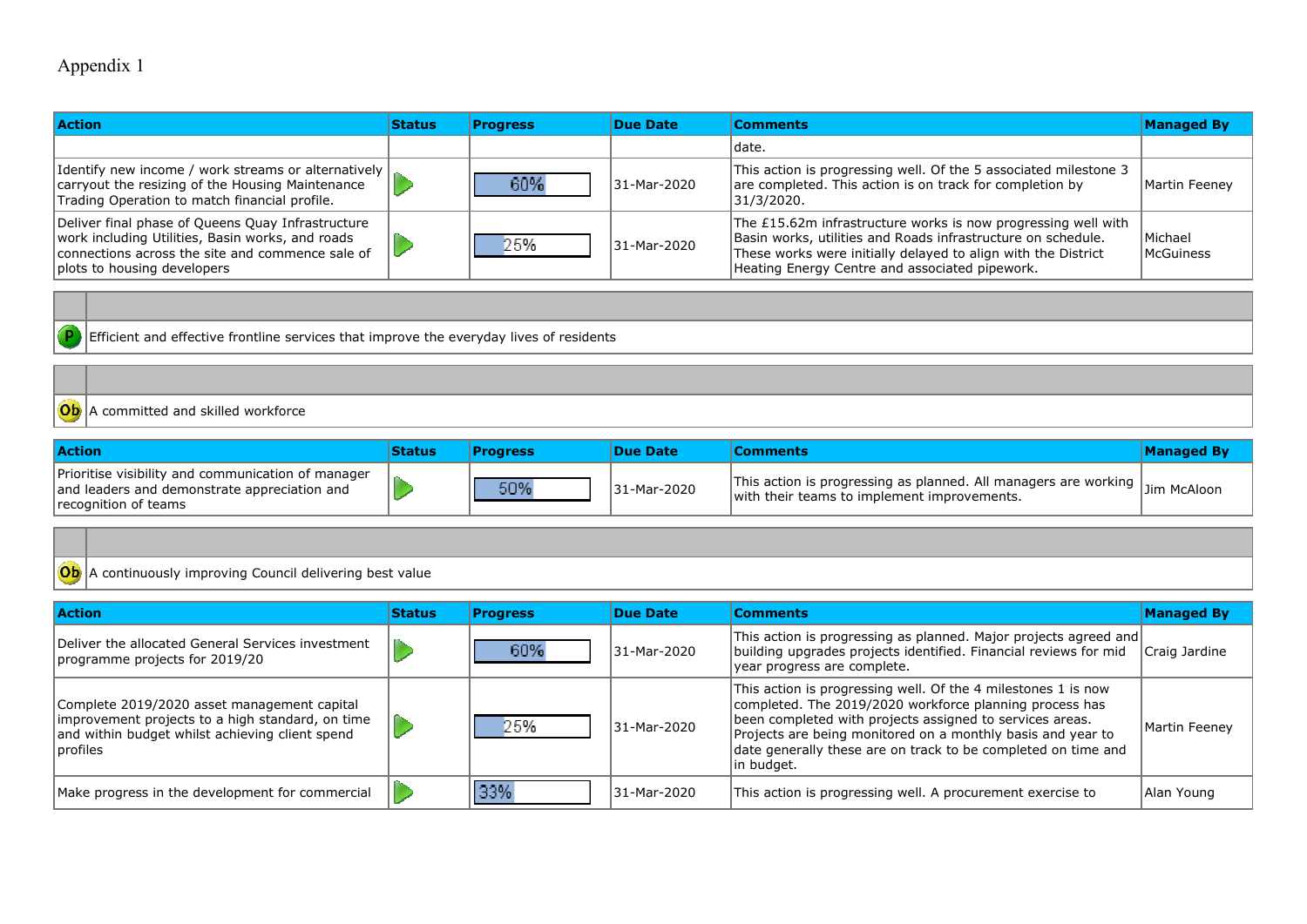| <b>Action</b>        | <b>Status</b> | <b>Progress</b> | Due Date | <b>Comments</b>                                                                                                                                                                                                                                                                                                               | <b>Managed By</b> |
|----------------------|---------------|-----------------|----------|-------------------------------------------------------------------------------------------------------------------------------------------------------------------------------------------------------------------------------------------------------------------------------------------------------------------------------|-------------------|
| house build projects |               |                 |          | engage with the market to establish interest from suitably<br>interested parties has been carried out. An initial meeting and<br>presentation has taken place with a follow-up submission<br>outlining a scope and routes/options to delivering a strategic<br>business case. this is currently being considered by officers. |                   |

| <b>Departmental Risk</b>                                                | <b>Current Risk Matrix</b> | <b>Target Risk Matrix</b> | <b>Assigned To</b>    |
|-------------------------------------------------------------------------|----------------------------|---------------------------|-----------------------|
| Service Review - implement changes to ensure service is fit for purpose | ikelihood<br>Impact        | Likelihood<br>Impact      | Martin Feeney         |
| IHMS - implement system and embed to service delivery                   | ikelihood<br>Impact        | Likelihood<br>∽<br>Impact | Martin Feeney         |
| Failure to deliver Queens Quay Masterplan                               | elihood<br>Æ<br>Impact     | Likelihood<br>Impact      | Michael<br>McGuinness |

| $\sim$ | communities<br>$\sim$<br> |
|--------|---------------------------|

| <b>Departmental Risk</b>                                                                                                                                                                               | <b>Current Risk Matrix</b> | <b>Target Risk Matrix</b> | <b>Assigned To</b>           |
|--------------------------------------------------------------------------------------------------------------------------------------------------------------------------------------------------------|----------------------------|---------------------------|------------------------------|
| <b>Exxon City Deal Project</b><br>There is a risk that the affordability of delivering the City Deal Exxon project is beyond the resources being made<br>available from Glasgow City Region City Deal. | 竈<br>Impact                | 燾<br>Impact               | Michael<br><b>McGuinness</b> |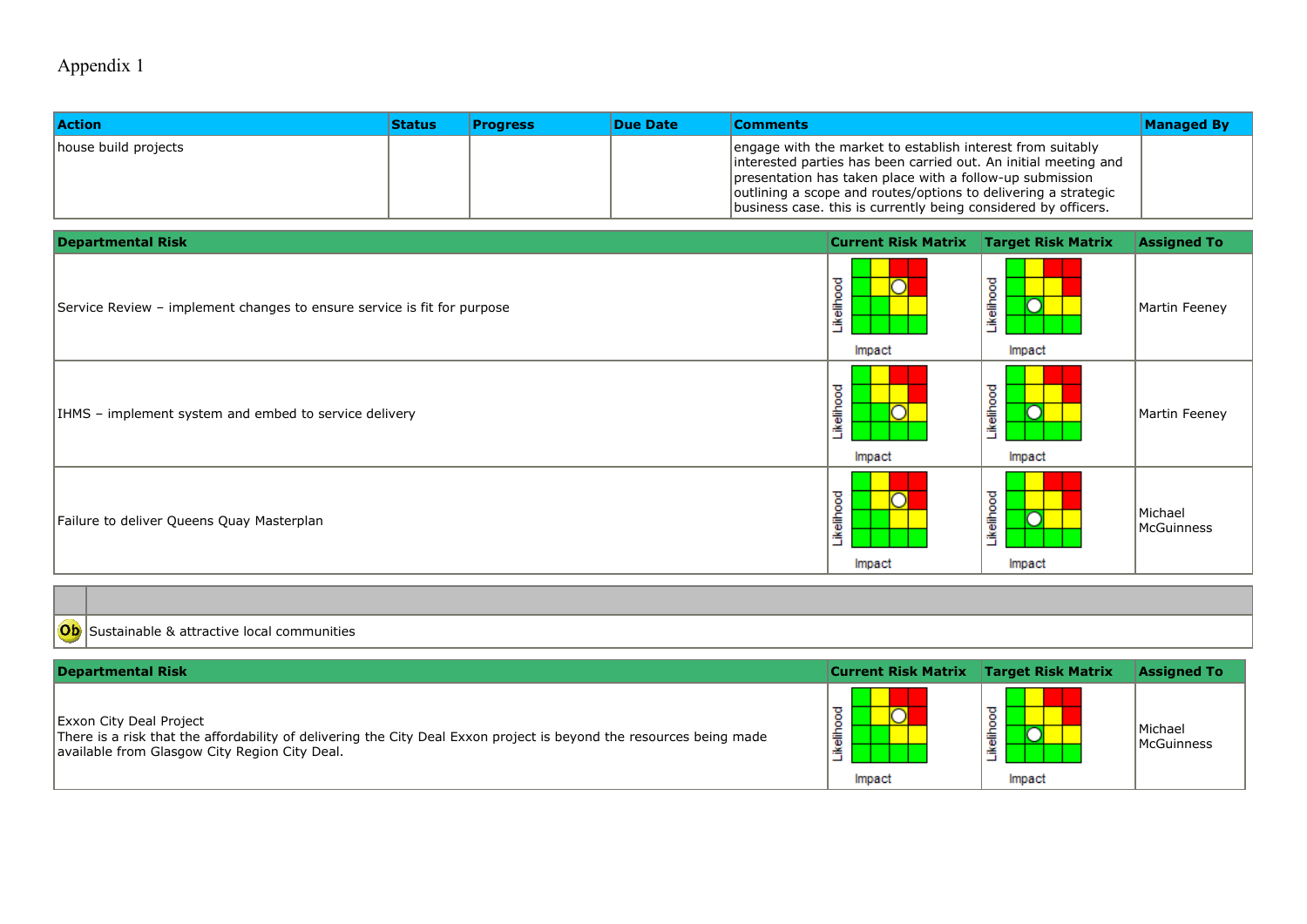| <b>Departmental Risk</b>                                                                                                                                                                                                                                                                                                           | <b>Current Risk Matrix</b> | <b>Target Risk Matrix</b> | <b>Assigned To</b>                                                                 |
|------------------------------------------------------------------------------------------------------------------------------------------------------------------------------------------------------------------------------------------------------------------------------------------------------------------------------------|----------------------------|---------------------------|------------------------------------------------------------------------------------|
| Failure to deliver Queens Quay District Heating system<br>There is a risk that due to innovative nature, scale and complexity of this project that delivery will be delayed                                                                                                                                                        | ikelihood<br>Impact        | ikelihood<br>Impact       | Craig Jardine                                                                      |
| Councils Assets<br>Risk: That the Council's assets and facilities are not fully fit for purpose with consequent adverse impact on our ability to<br>deliver efficient and effective services. Assets included in this assessment are; the Council's property portfolio, housing<br>stock, roads and lighting, fleet and open space | <b>ikelihood</b><br>Impact | ikelihood<br>Impact       | Craig Jardine;<br>Michelle Lynn;<br>Gail Macfarlane;<br>Jim McAloon;<br>Alan Young |
|                                                                                                                                                                                                                                                                                                                                    |                            |                           |                                                                                    |

 $\mathsf{P}$ Open, accountable and accessible local government

Equity of access for all residents

| <b>Performance Indicator</b><br><b>Status</b>                                                                         |  | 01 2019/20   |               | 02 2019/20   |               | <b>Short</b>     | Long         | <b>Managed By</b> |
|-----------------------------------------------------------------------------------------------------------------------|--|--------------|---------------|--------------|---------------|------------------|--------------|-------------------|
|                                                                                                                       |  | <b>Value</b> | <b>Target</b> | <b>Value</b> | <b>Target</b> | <b>Trend</b>     | <b>Trend</b> |                   |
| CM4c: Percentage of council buildings in which all public areas are<br>suitable for and accessible to disabled people |  | 96.5%        | 192.5%        | 97.65%       | 192.5%        | $\blacktriangle$ |              | Craig Jardine     |
| Proportion of operational buildings that are suitable for their current use $\sqrt{\phantom{a}}$<br>$  \%$            |  | 93.3%        | 92%           | 193.3%       | 92%           | <b>There</b>     |              | Craig Jardine     |

Supported individuals, families and carers living independently and with dignity

Ob More affordable and suitable housing options